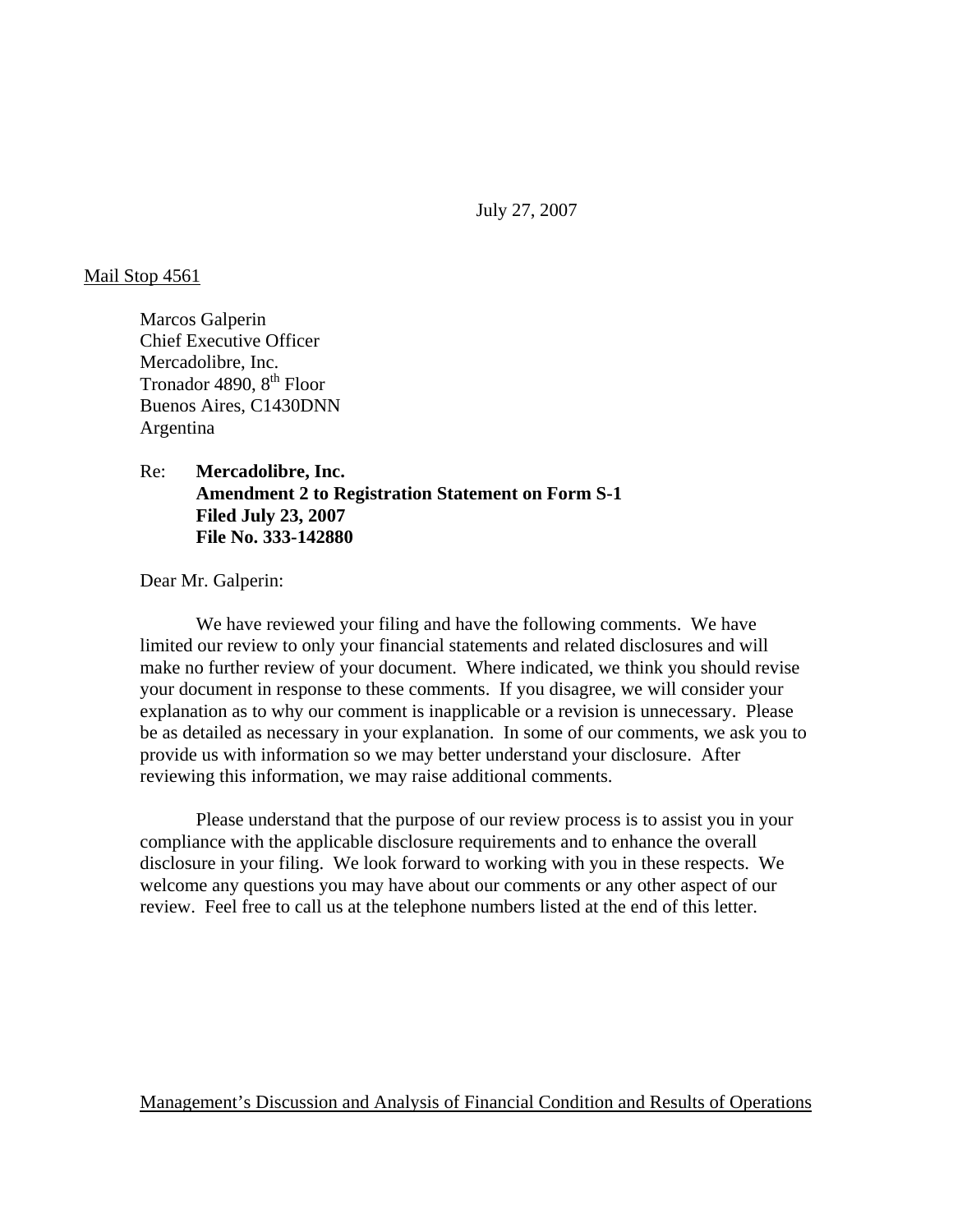Marcos Galperin Mercadolibre, Inc. July 27, 2007 Page 2

## Critical Accounting Policies and Estimates, page 47

## Stock Based Compensation, page 50

1. We have read the disclosures provided in response to prior comment 2. In relation to your discussion of the factors affecting your October 2006 estimate of the fair value of your common stock, please quantify all discounts taken.

\* \* \* \*

As appropriate, please amend your registration statement in response to these comments. You may wish to provide us with marked copies of the amendment to expedite our review. Please furnish a cover letter with your amendment that keys your responses to our comments and provides any requested information. Detailed cover letters greatly facilitate our review. Please understand that we may have additional comments after reviewing your amendment and responses to our comments.

We urge all persons who are responsible for the accuracy and adequacy of the disclosure in the filing to be certain that the filing includes all information required under the Securities Act of 1933 and that they have provided all information investors require for an informed investment decision. Since the company and its management are in possession of all facts relating to a company's disclosure, they are responsible for the accuracy and adequacy of the disclosures they have made.

We will consider a written request for acceleration of the effective date of the registration statement as confirmation of the fact that those requesting acceleration are aware of their respective responsibilities under the Securities Act of 1933 and the Securities Exchange Act of 1934 as they relate to the proposed public offering of the securities specified in the above registration statement. We will act on the request and, pursuant to delegated authority, grant acceleration of the effective date.

We direct your attention to Rules 460 and 461 regarding requesting acceleration of a registration statement. Please allow adequate time after the filing of any amendment for further review before submitting a request for acceleration. Please provide this request at least two business days in advance of the requested effective date.

You may contact Rachel Zablow, Staff Accountant at (202) 551-3428 or the undersigned at (202) 551-3413 if you have questions.